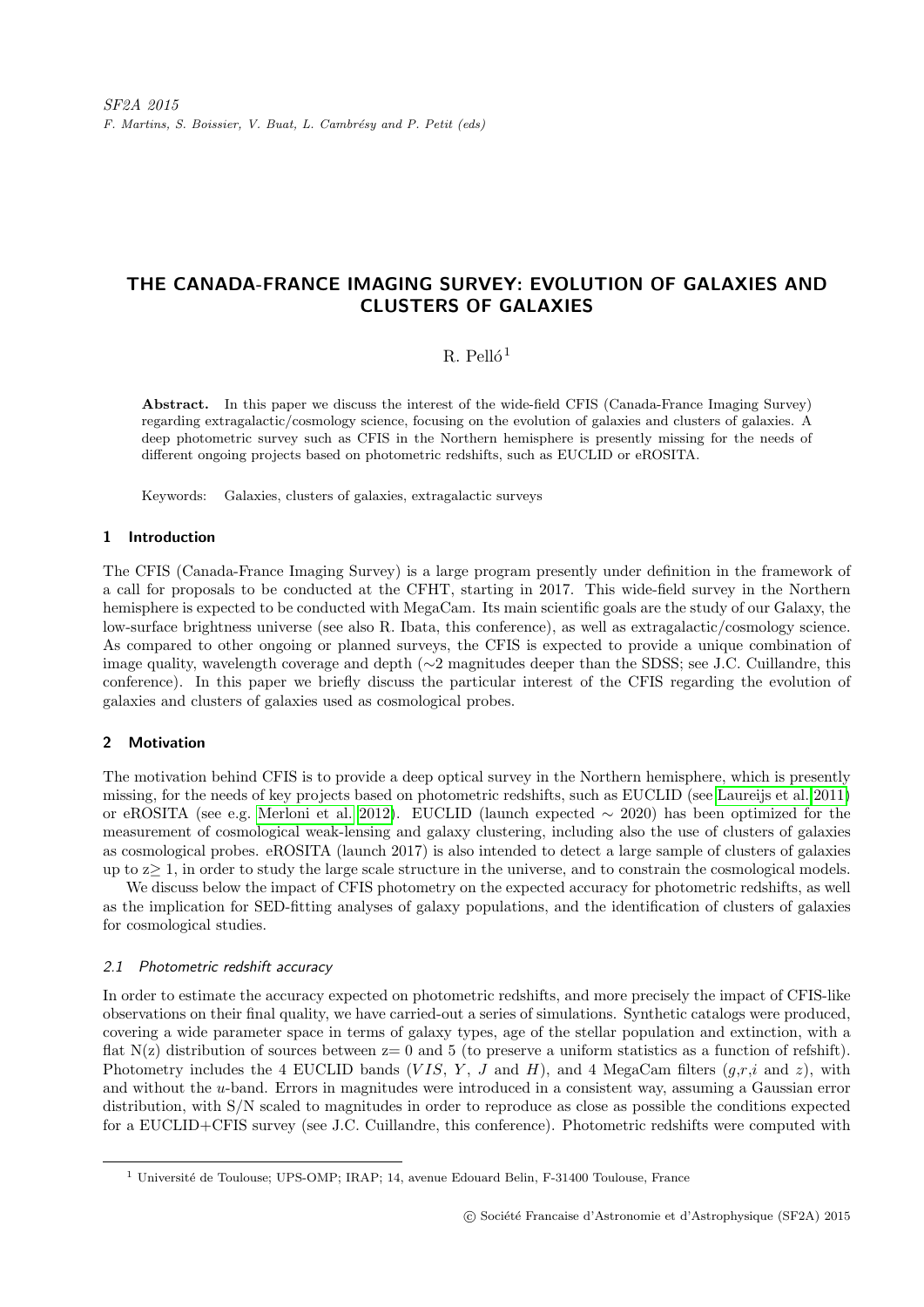the new version (v12.3) of the public code  $Hyperz(New-Hyperz^*)$ , originally developed by [Bolzonella et al.](#page-3-2) [\(2000\)](#page-3-2). Only a flat prior in luminosity was used, with a simple cut in the permitted range of luminosities. New–Hyperz performs a  $\chi^2$  minimization in the parameter space, yielding the best-fit photometric redshift for each input source, as well as a number of fitting subproducts (e.g. absolute magnitudes in the different bands, normalized redshift probability distribution, error bars, secondary solutions, stellar masses, etc...).



<span id="page-1-1"></span>Fig. 1. Left: Comparison between photometric and true redshifts for a simulation of a survey based on EUCLID filters  $+qriz$  bands. Right: Same as in the left panel, for EUCLID filters  $+uqriz$  bands. Colors encode the density of test galaxies in this plane using a logarithmic scale.



<span id="page-1-2"></span>Fig. 2. Left: Fraction of catastrophic identifications expected in the  $z = 0.3$  interval based on EUCLID filters + different combinations of filters in the optical wavelengths. Right: Same as for the left panel, for the dispersion expected in the photometric redshift determination. Note that, in the two cases, including the  $u$ -band has a dramatic effect on the quality of photometric redshifts at  $z \leq 0.5$ 

Fig. [1](#page-1-1) displays the comparison between photometric and true redshifts for  $\sim 2 \times 10^4$  objects in these simulations, with redshifts in the  $z = 0.5$  interval and for two different choices of filters (with and without u-band photometry). Fig. [2](#page-1-2) presents the fraction of catastrophic identifications (sources with  $|z(true) - z(phot)| >$  $(0.15(1 + z(true)))$  and the dispersion expected in the photometric redshift determination within the  $z = 0.3$ interval, based on EUCLID filters + different combinations of filters in the optical wavelengths. A CFIS-like survey is clearly needed to reach the requirements of the key projects mentioned above. Including the u-band has a dramatic effect on the quality of photometric redshifts at  $z \leq 0.5$ .

#### 2.2 Photometric redshits and SED-fitting

Photometric redshits and SED-fitting procedures play an increasingly important role in understanding the physical processes of galaxy assembly through cosmic ages. They allow us to sample the galaxy population

<span id="page-1-0"></span><sup>∗</sup><http://userpages.irap.omp.eu/~rpello/newhyperz/>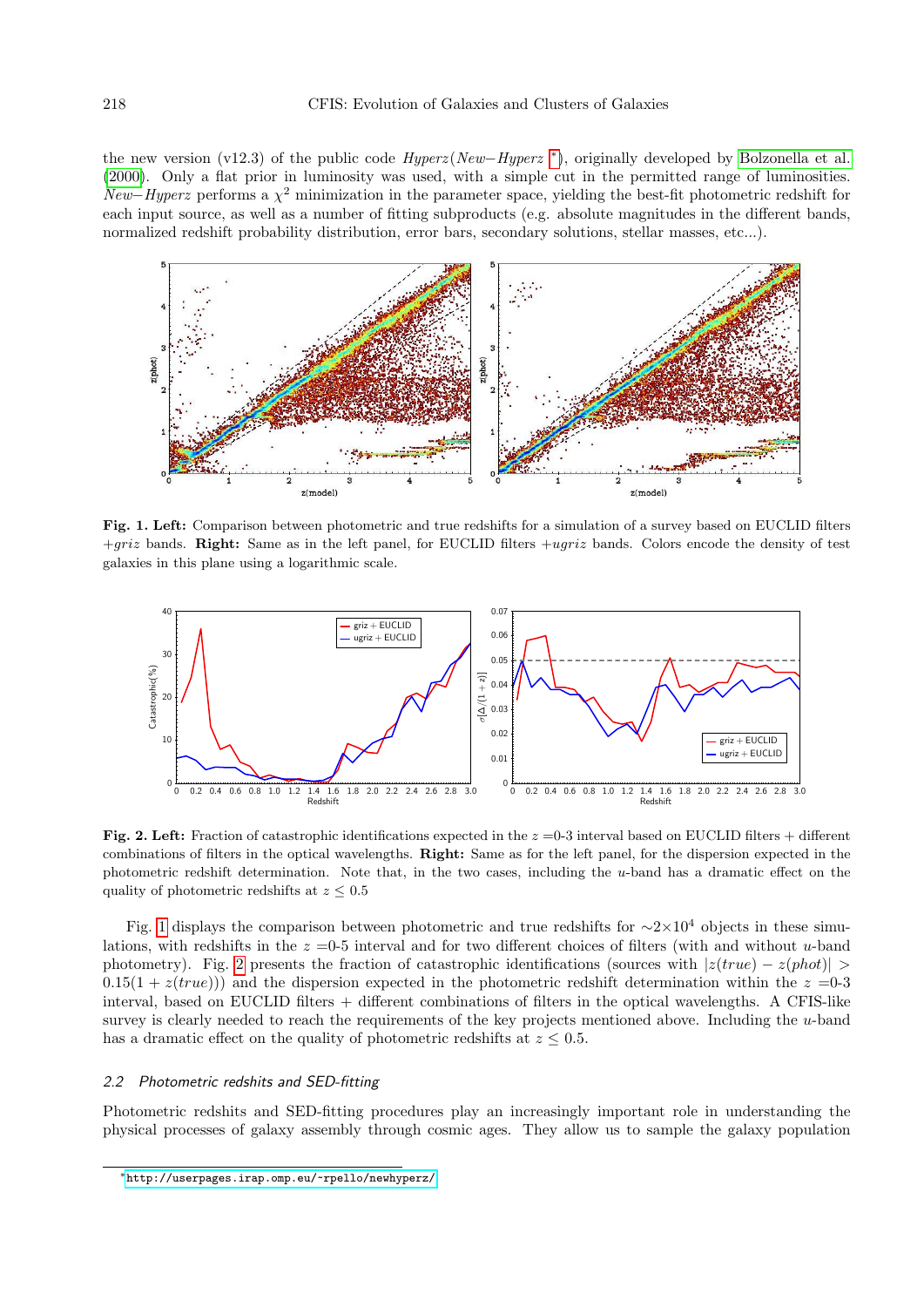#### CFIS: Galaxies & Clusters 219

beyond the spectroscopic limits, increasing the size of available samples, therefore improving statistics through the relevant parameter space. Needless to say that this approach has a key role in the identification and study of the sources responsible for the reionization. This situation is not expected to change dramatically in the next coming decade.

Photometric redshits and SED-fitting procedures provide the following important elements when deriving the properties of galaxies:

- A classification of sources into spectro-morphological types, allowing the selection of samples (e.g. for spectroscopic follow up studies).
- A view of the stellar-population properties in galaxies, including dust content, stellar masses, starformation rates, and possibly other parameters such as the average age of stellar populations when combining photometry with spectroscopic and/or multi-wavelength information. An illustration of the performances expected in this field when combining CFIS-like photometry with EUCLID data is presented in Fig. [3,](#page-2-0) showing the distribution of stellar masses as a function of redshift for galaxies in the WIRCam WUDS survey, based on a  $H + K$  selection on the CFHTLS-D3 field (Groth Strip) (see Pello et al. 2015, in preparation).
- Properties of (extremely) high-redshift galaxies.
- The evolution in the global properties of the galaxy population as a function of redshift and environment: star-formation rate density, luminosity and stellar-mass functions, clustering, ... Different approaches have been used in the literature since the pioneer papers based on pure photometric redshifts and associated PDZ (see e.g. [Subbarao et al. 1996;](#page-3-3) [Arnouts et al. 1999;](#page-3-4) [Bolzonella et al. 2002\)](#page-3-5), to modern (massive) surveys making use of spectroscopic data to calibrate photometric redshifts for high-quality results (e.g. [Scoville et al. 2007;](#page-3-6) [Ilbert et al. 2013\)](#page-3-7).

Recovering the above properties from broad-band SED-fitting is clearly a degenerate problem, as shown by different authors (see e.g. [Maraston et al. 2013;](#page-3-8) [Pforr et al. 2013,](#page-3-9) and references therein), in particular when relying on photometric redshifts. In this respect, a well suited wavelength coverage is crucial, and the u-band is essential for an optimal exploitation of the key projects mentioned above.



<span id="page-2-0"></span>Fig. 3. Distribution of stellar masses as a function of redshift for galaxies in the WIRCam WUDS survey, based on a  $H + K$  selection. Colors encode the different spectral types of galaxies, from early types (code 1) to late types (code 5). Black squares and diamonds represent the completeness limits in mass up to  $K_s = 24.75$ , for early and late-type galaxies respectively. Error bars represent the dispersion within the sample.

## 2.3 Clusters of galaxies

As described in a recent paper by [Sartoris et al.](#page-3-10) [\(2015\)](#page-3-10), clusters of galaxies selected from EUCLID data are expected to provide important constrains on the cosmological parameters. A large fraction of this sample will